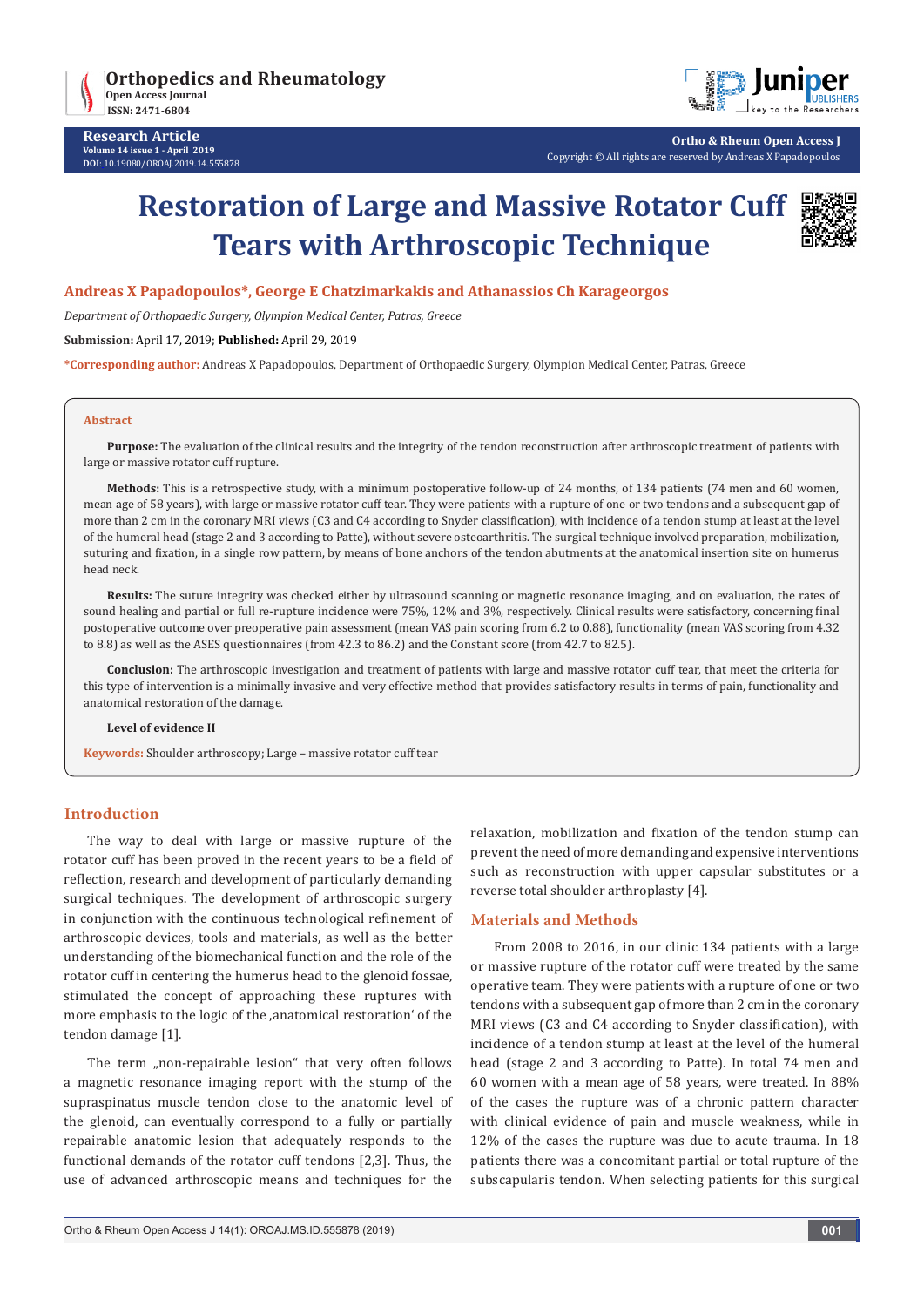technique, those suffering from advanced shoulder arthritis, chronic humerus head migration at the level of the acromion with severe decrease of the subacromial space (Rotator Cuff Arthropathy), and patients with chronic inability to anterior abduction of upper limb (pseudo-paralysis) were excluded. Scheduled hospitalization period was up to 24h. A 10-month rehabilitation regime was then followed.

# **Surgical Technique**

Under general anesthesia, the patient is placed on the surgical table in a 'beach chair' position with the head resting on a special headrest, removing the bed section under the shoulder area. After prepping and draping accordingly the shoulder, and the whole upper limb areas with subsequent placement of a special sterile arthroscopic bed sheet, hand and distal arm half are kept under appropriate sterile stockinette and elastic bandage. Then, the connection to the arthroscopic tower (camera, cold light cable, shaver, arthroscopic diathermy device) takes place. Intra-articular pressure on the shoulder is ensured at a constant level (60 - 75 mmHg) via an arthroscopic water pump distention system. The patient's blood pressure is adjusted by the anesthesiologist and maintained at low levels (controlled hypotension) by means of intra-arterial recording to achieve intraoperative hemostasis and clarity of the arthroscopic field and image.

Initially, the primary posterior intra-articular portal is to be placed, though which the arthroscopic optic fiber (30 degrees - 4mm) is inserted and subsequently the glenohumeral joint is overviewed. Then, an anterior-superior portal is made in the rotator interval, under the long head of the biceps, under direct intra-articular vision. The long head of the biceps is given an overview securing that if eventually deteriorated, an arthroscopic tenotomy is to be made at its insertion at the level of the upper pole of the glenoid and its full removal from the articulation field is to be secured. Capsular release and its relaxation, labral debridement and chondroplasty are also performed accordingly.

Next step is to check the anatomical integrity of subscapularis muscle tendon and its insertion upon the lesser tuberosity. In the unfortunate event of a rupture (partial or total), a reattachment to the original humeral insertion is to take place. Initially, an anterior-inferior arthroscopic portal placement is performed. We then insert an arthroscopic anchor armed with 2 suture filaments and, by means of a specifically designed passer, sutures are passed through the tendon. By arthroscopic knots, the tendon stump is then clamped to the region of the lesser brachial tuberosity, at the point of the bone anchor. Thereafter, the arthroscope is inserted into the sub-acromial space through a posterior-lateral portal. Overview of the subacromial space, as well as clearance and removal of subacromial bursa is then performed with concomitant revealing of the rotator cuff tendon remnants (Figure 1a). Acromioplasty then follows, as well as removal (if necessary) of the eventual osteophytic lateral edge of the clavicle. Preparation (debris clearance and mild reaming)

is thereafter carried out at the area of the anatomical tendon insertion on humerus (footprint).



**Figure 1a:** Subacromial space, as well as clearance and removal of subacromial bursa performed with concomitant revealing of the rotator cuff tendon remnants.





 $\mathbf{d}$ 



**Figure 1b-1e:** Knots locking, and convergence are done in turn, in an inside-outwards pattern to achieve the convergence of U tissue margins.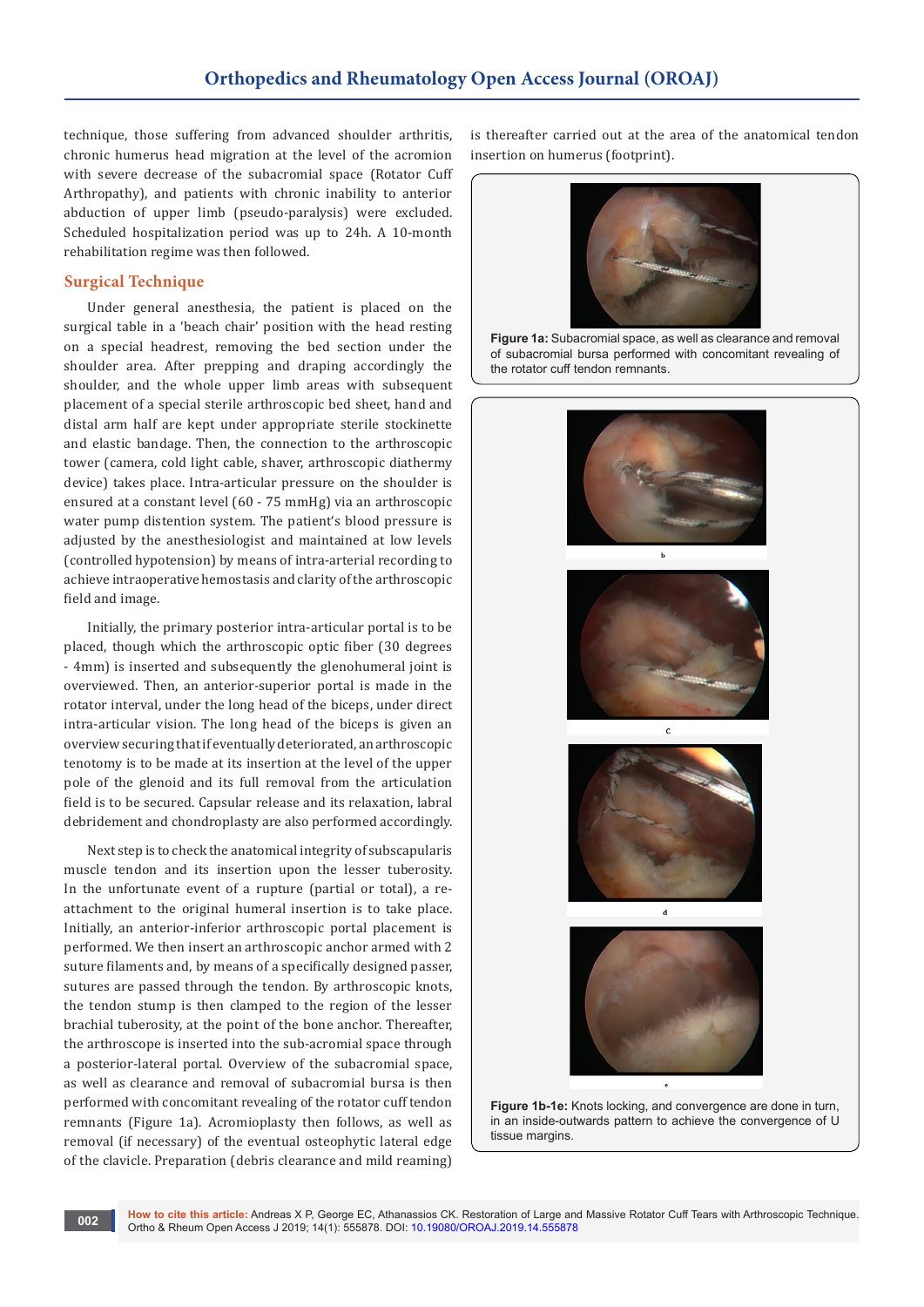Subsequently, the mobility of the tendon struts is checked. With an arthroscopic tendon grasper, the tendon edge is pulled and the direction of elasticity and the possibility of reattachment without exercising excessive tension to the insertion site (anatomic footprint), is evaluated. In the case of massive chronic ruptures, the stump of the supraspinatus and/or part of the subscapularis muscles tendons are unfortunately close to the glenoid level, a fact that often renders impossible any attempt to re-approximate them to the point of fixation. In such situations, tissue mobilization is attempted by means of arthroscopic diathermy and specially designed rasps, under direct vision through the arthroscope, beneath the tendon stump and between the tendon and the upper glenoid pole, until the base of the coracoid apophysis (coraco-brachial ligament release). If the tendon stump is adequately mobilized, its mobility and the morphology of the tissue deficit are then re-evaluated.

If again the tendons margin lips cannot be easily approached at the fixation point (large U-defects), side to side margins convergence is attempted. In this way, by using 2-4 simple sutures, we can reduce the tendon deficit by more than 50% (to reproduce a smaller U deficit). Entering the arthroscope through the lateral subacromial portal, polyclonal non-absorbable sutures through the posterior and the anterior tendon margins (U limbs) are passed by the tendon passer. Knots locking, and convergence are done in turn, in an inside-outwards pattern to achieve the convergence of U tissue margins (Figure 1b-1e).



Finally, we place 1 to 3 non-metallic bone anchors loaded with 2 or 3 non-absorbable sutures in the anatomical tendon insertion on humeral head (or slightly inwards - medialization up to 10 mm). By using the special tendon passer, each suture passes through the free edge of the tendon stump. Beginning the suture passage medially (infraspinatus or teres minor muscles area) moving laterally, an attempt is made to alternately place single and double (mattress) sutures in a single row. The final knot locking is performed following the same manner. The desirable surgical outcome is the convergence (full or partial) of the tendon deficit, without tissue tension (Figure 1f). The shoulder position during the whole suturing phase is to be kept neutral (without abduction). The operation is completed by suturing arthroscopic cutaneous portals with single nylon 3-0 sutures and the upper limb is then placed in suspension while on light abduction.

### **Results**

During arthroscopic examination, degeneration changes of biceps brachii long head tendon were detected in almost all cases and arthroscopic tenotomy at the glenoid level was carried out in all cases that automatic rupture had not preceded. Acromioplasty and clearance of the subacromial space was as well performed in all patients, while removal of the lateral clavicular head due to degenerative issues occurred in 38% of the cases. The mean length of the medio-lateral tissue deficit was 3.8 cm. Margin convergence by means of lateral suture placement was done in 48 patients (35.8%). Partial close of the deficit was achieved in 22 patients (16.4%).

Minimum follow-up regimen of patients was 24 months. In terms of suture integrity (by Ultrasound or MRI Scan), healing rates, as well as partial or full re-rupture rates were 75%, 12% and 3%, respectively. As for clinical outcomes, there was a great improvement over preoperative pain assessment (mean VAS pain score from 6.2 to 0.88), functionality (mean functionality VAS score from 4.32 to 8.8) as well as the ASES questionnaires (from 42.3 to 86.2) and the Constant Score (from 42.7 to 82.5). Active anterior elevation improved on average from 148.6 to 170.8 degrees, while the average enhancement of active external rotation was 15.3 degrees.

## **Discussion**

The gradual disruption of the rotator cuff tendons integrity, because of a chronic impingement syndrome, can lead to anatomical destruction and functional deficiency of one or more of the rotator cuff tendons. This results in both muscle insufficiency and gradual fatty infiltration of the corresponding muscle, whose tendon is disturbed, but also results in the general disruption of the stability and concentricity of the shoulder joint at the glenoid level. An intact rotator cuff constitutes a powerful glenohumeral stabilizer concentrating the humeral head to the glenoid [5,6]. Progressive migration of the humeral head towards the acromion and subsequent occlusion of the subacromial space because of a large tissue deficit and functional deficiency of 2 or more rotator cuff tendons leads to mechanical disturbance of the range of motion, deltoid muscle disfunction, pseudo-paralysis and rotator cuff arthropathy [7,8]. Arthroscopic reconstruction of the large rotator cuff ruptures is becoming one of the most demanding surgical techniques that has been developing with continuous technical variations in the last few years trying to provide with functional solutions to a major anatomical and functional impairment of the shoulder joint [1].

The ideal goal of a surgical intervention in a middle aged or older but functional patient without evidence of severe osteoarthritis in the shoulder joint, who suffers from a large and possibly unrecoverable damage to the rotator cuff, is to achieve a painless and functional shoulder with a large and active range of motion. The development of knowledge, materials and arthroscopic technique renders this aim feasible in most cases by performing purely arthroscopic surgery and by applying surgical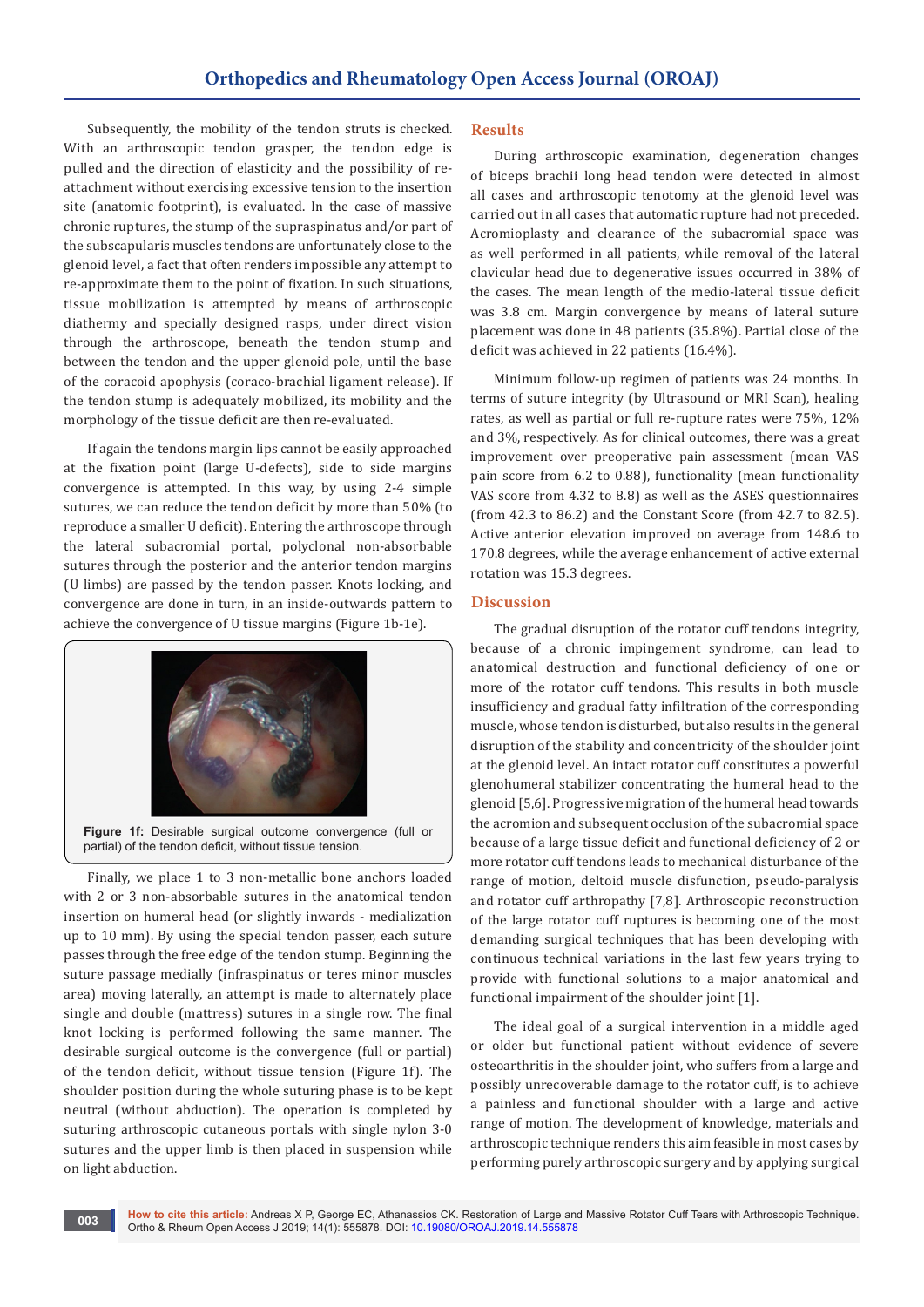techniques greatly limiting the need for more open surgical procedures such as tendon transfers, use of tendon substitutes and eventual shoulder replacement surgery [9]. This often seems quite impossible and difficult to assess preoperatively with imaging methods. Thus, in many cases, reverse shoulder arthroplasty or tendon transfer is selected from the outset, with the well-known rates of early or delayed post-operative complications. However, the arthroscopic investigation of the remaining rotator cuff usually reveals possibilities for an anatomical restoration at a rate sufficient to achieve, first the maintenance of the external rotation and, secondarily, the focusing of the humeral head on the glenoid fossae, fact that ensures the ideal biomechanical conditions allowing the application of the deltoid forces and thus movement of the hand over the shoulder level [4].

In cases where, during the initial arthroscopic control, the tendon stump is quite inelastic and stiff and cannot be attracted gently to the area of the anatomic fixation, release around the tendon needs to be performed. This procedure becomes particularly effective when the release extends to the base of the coracoid process, between the supraspinatus tendon stump and glenoid, performing a cross-section of the coracobrachial ligament. This can also be combined with interval slides, which were quite popular since the 1990s [10-13], but subsequently appeared to lead (especially the posterior interval slide between supra- and infra-spinatus) to tendon perfusion disorder, ischemic necrosis and re-rupture in the first post-op semester [14,15]. Therefore, it is also considered by us to be effective and safe for the tendon viability to mobilize the tendon stump by sectioning and, thus, loosening of the coraco-brachial ligament at the base of coracoid process, without additional interval slides, technique that provides satisfactory mobility to the tendon without disturbing its perfusion.



Assessing and evaluating the mobility of the tendon stump after its release, is crucial and vital for taking the most appropriate intraoperative decision on how to converge the

margins of the tendon deficit. For the large U-type deficiencies, the difficulty or insufficiency of pulling without exercising excessive tension on the central U part attempting to move it towards the anatomical footprint point is clearly highlighted. Burkhart [5,16,17] depicted the mechanical superiority of sideto-side sutures between the U-legs in relation to the inside to outside suturing under tension and introduced the term "margin convergence" (Figure 2). In this way the length of the rupture gradually decreases while increasing the cross-sectional area of the stump. This reduces the tension for the tendon stump to settle on the bone as the lateral sutures act protectively reinforcing the tendon stump strength [18,19]. In theory, this may also increase the likelihood of healing, as shown by post-operative ultrasound studies [20].

In cases where despite the tendon mobilization techniques its length does not meet the requirements for suturing without tension to the anatomical footprint, if the suturing is performed under tension re-rupture rate increases [4]. It is preferable and safer to perform fixation slightly inwards (medialization) by sutures in a single row without tension, rather than by sutures in a double row under tension. It appears that fixation of up to 10 millimeters medially than footprint does not disturb the biomechanics during the anterior arm elevation [21-23], while if it exceeds 17 millimeters, there is a negative effect due to a significant reduction of the lever arm [24]. Therefore, in cases where the convergence is rather technically demanding, the inward fixation of up to 10 millimeters is an acceptable bibliographic option in any reconstructive attempt to fix the tendon stump under no tension [25,26].

It is, thus, apparent from the literature, a fact we also realized in the treatment of our patients, that the decision which method to choose for dealing with large and possibly unrecoverable ruptures should ultimately be taken, in several cases, intraoperatively during the arthroscopic investigation. Only this way can the shoulder surgeon investigate exhaustively all possibilities of functional anatomical recovery, before deciding that this is impracticable and thus requires some other type of surgery. Evolution of arthroscopic technique, materials, and personal surgical training progress of each surgeon can give functional results to apparently non-repairable shoulder issues.

### **Conclusion**

Arthroscopic treatment of patients with large and massive rotator cuff tears that meet the criteria for this type of intervention is a minimally invasive and at the same time very effective method that yields satisfactory results in terms of pain, functionality and anatomical repair of the lesion. The use and improvement of arthroscopic techniques of tendon mobilization and release, marginal convergence, and medialized fixation are useful and documented interventions that facilitate fixation without tendon tissue tension and lead to the conversion of difficult and unrecoverable damages to biomechanical and biologically correct fixations.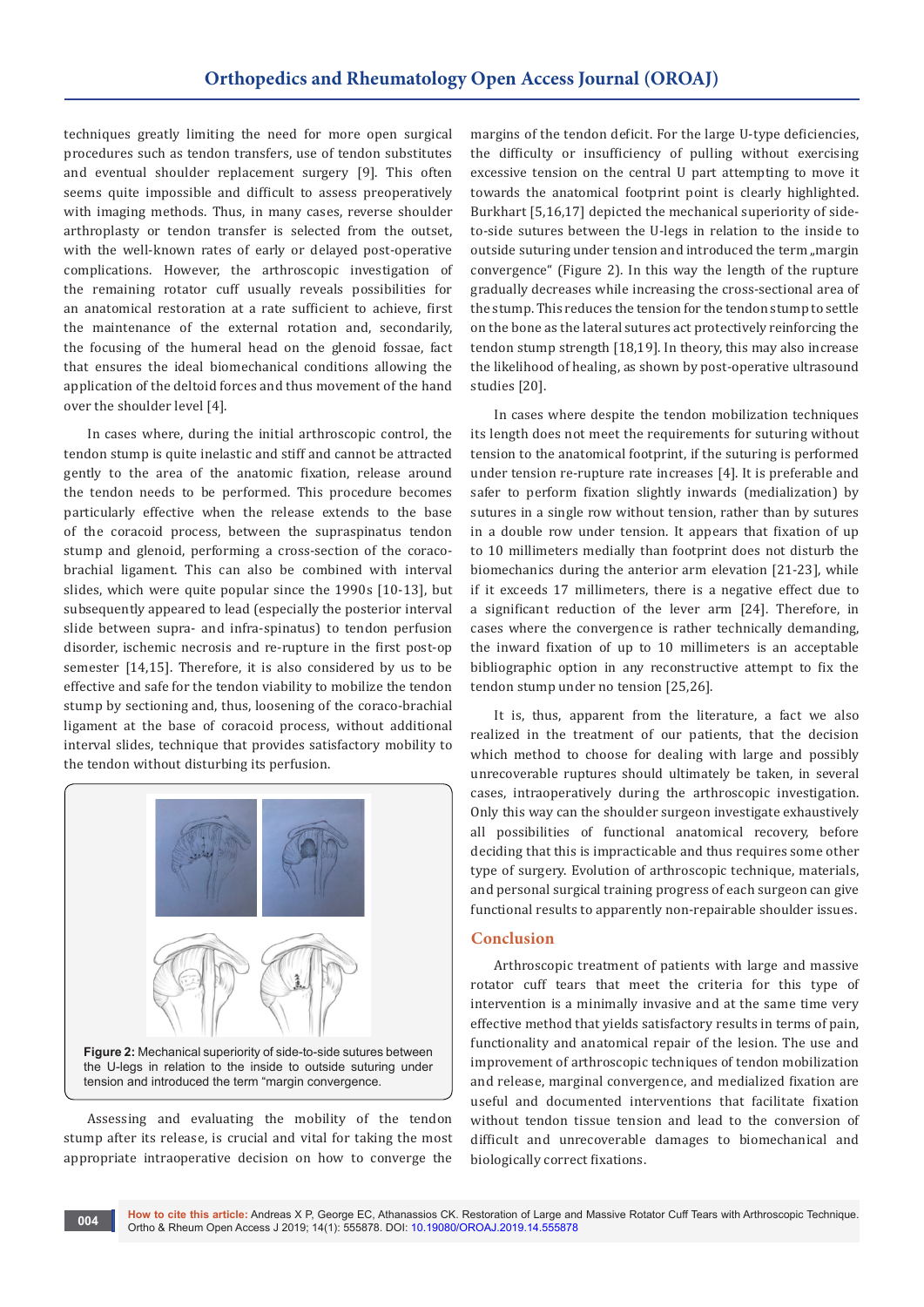## **Compliance with Ethical Standards**

Conflict of Interest: Author A, Author B, and Author C declare that they have no conflict of interest.

Funding: The authors received no financial support for the research, authorship and/or publication of this article.

Ethical approval: The study was approved by the ethical committee of the institute.

Informed consent: The patients were informed, and they consented to conduct the study.

#### **References**

- 1. [Anley CM, Chan SK, Snow M \(2014\) Arthroscopic treatment options](https://www.ncbi.nlm.nih.gov/pubmed/25405083)  [for irreparable rotator cuff tears of the shoulder. World J Orthop 5\(5\):](https://www.ncbi.nlm.nih.gov/pubmed/25405083)  [557-565.](https://www.ncbi.nlm.nih.gov/pubmed/25405083)
- 2. [Berth A, Neumann W, Awiszus F, Pap G \(2010\) Massive rotator cuff](https://www.ncbi.nlm.nih.gov/pubmed/20198404)  [tears: functional outcome after debridement or arthroscopic partial](https://www.ncbi.nlm.nih.gov/pubmed/20198404)  [repair. J Orthop Traumatol 11\(1\): 13-20.](https://www.ncbi.nlm.nih.gov/pubmed/20198404)
- 3. [Iagulli ND, Field LD, Hobgood ER, Ramsey JR, Savoie FH 3](https://www.ncbi.nlm.nih.gov/pubmed/22415210)rd (2012) [Comparison of partial versus complete arthroscopic repair of massive](https://www.ncbi.nlm.nih.gov/pubmed/22415210)  [rotator cuff tears. Am J Sports Med 40\(5\): 1022-1026.](https://www.ncbi.nlm.nih.gov/pubmed/22415210)
- 4. [Henry P, Wasserstein D, Park S, Dwyer T, Chahal J, et al. \(2015\)](https://www.ncbi.nlm.nih.gov/pubmed/26364549)  [Arthroscopic repair for chronic massive rotator cuff tears: A systematic](https://www.ncbi.nlm.nih.gov/pubmed/26364549)  [review. Arthroscopy 31\(12\): 2472-2480.](https://www.ncbi.nlm.nih.gov/pubmed/26364549)
- 5. [Burkhart SS \(2004\) The principle of margin convergence in rotator cuff](https://www.ncbi.nlm.nih.gov/pubmed/14964732)  [repair as a means of strain reduction at the tear margin. Ann Biomed](https://www.ncbi.nlm.nih.gov/pubmed/14964732)  [Eng 32\(1\): 166-170.](https://www.ncbi.nlm.nih.gov/pubmed/14964732)
- 6. [Parsons IM, Apreleva M, Fu FH, Woo SL \(2002\) The effect of rotator](https://www.ncbi.nlm.nih.gov/pubmed/12038616)  [cuff tears on reaction forces at the glenohumeral joint. J Orthop Res](https://www.ncbi.nlm.nih.gov/pubmed/12038616)  [20\(3\): 439-446.](https://www.ncbi.nlm.nih.gov/pubmed/12038616)
- 7. [Su WR, Budoff JE, Luo ZP \(2009\) The effect of anterosuperior rotator](https://www.ncbi.nlm.nih.gov/pubmed/19245991)  [cuff tears on glenohumeral translation. Arthroscopy 25\(3\): 282-289.](https://www.ncbi.nlm.nih.gov/pubmed/19245991)
- 8. [Visotsky JL, Basamania C, Seebauer L, Rockwood CA, Jensen KL \(2004\)](https://www.ncbi.nlm.nih.gov/pubmed/15691107)  [Cuff tear arthropathy: pathogenesis, classification, and algorithm for](https://www.ncbi.nlm.nih.gov/pubmed/15691107)  [treatment. J Bone Joint Surg Am 86\(suppl 2\): 35-40.](https://www.ncbi.nlm.nih.gov/pubmed/15691107)
- 9. [Galasso O, Riccelli DA, De Gori M, De Benedetto M, Orlando N, et al.](https://www.ncbi.nlm.nih.gov/pubmed/27614389)  [\(2017\) Quality of life and functional results of arthroscopic partial](https://www.ncbi.nlm.nih.gov/pubmed/27614389)  [repair of irreparable rotator cuff tears. Arthroscopy 33\(2\): 261-268.](https://www.ncbi.nlm.nih.gov/pubmed/27614389)
- 10. [Berdusco R, Trantalis JN, Nelson AA, Sohmer S, More KD, et al. \(2015\)](https://www.ncbi.nlm.nih.gov/pubmed/24057423)  [Arthroscopic repair of massive, contracted, immobile tears using](https://www.ncbi.nlm.nih.gov/pubmed/24057423)  [interval slides: clinical and MRI structural follow-up. Knee Surg Sports](https://www.ncbi.nlm.nih.gov/pubmed/24057423)  [Traumatol Arthrosc 23\(2\): 502-507.](https://www.ncbi.nlm.nih.gov/pubmed/24057423)
- 11. [Bigliani LU, Cordasco FA, McLlveen SJ, Musso ES \(1992\) Operative](https://www.ncbi.nlm.nih.gov/pubmed/22971604)  [repair of massive rotator cuff tears: long-term results. J Shoulder](https://www.ncbi.nlm.nih.gov/pubmed/22971604)  [Elbow Surg 1\(3\): 120-130.](https://www.ncbi.nlm.nih.gov/pubmed/22971604)
- 12. [Lo IK, Burkhart SS \(2004\) Arthroscopic repair of massive, contracted,](https://www.ncbi.nlm.nih.gov/pubmed/14716275)  [immobile rotator cuff tears using single and double interval slides:](https://www.ncbi.nlm.nih.gov/pubmed/14716275)

[technique and preliminary results. Arthroscopy 20\(1\): 22-33.](https://www.ncbi.nlm.nih.gov/pubmed/14716275)

- 13. [Tauro JC \(1999\) Arthroscopic "interval slide" in the repair of large](https://www.ncbi.nlm.nih.gov/pubmed/10424557)  [rotator cuff tears. Arthroscopy 15\(5\): 527-530.](https://www.ncbi.nlm.nih.gov/pubmed/10424557)
- 14. [Kim SJ, Kim SH, Lee SK, Seo JW, Chun YM \(2013\) Arthroscopic repair of](https://www.ncbi.nlm.nih.gov/pubmed/23965698)  [massive contracted rotator cuff tears: aggressive release with anterior](https://www.ncbi.nlm.nih.gov/pubmed/23965698)  [and posterior interval slides do not improve cuff healing and integrity.](https://www.ncbi.nlm.nih.gov/pubmed/23965698)  [J Bone Joint Surg Am 95\(16\): 1482-1488.](https://www.ncbi.nlm.nih.gov/pubmed/23965698)
- 15. [Kim SJ, Lee IS, Kim SH, Lee WY, Chun YM \(2012\) Arthroscopic partial](https://www.ncbi.nlm.nih.gov/pubmed/22317798)  [repair of irreparable large to massive rotator cuff tears. Arthroscopy](https://www.ncbi.nlm.nih.gov/pubmed/22317798)  [28\(6\): 761-768.](https://www.ncbi.nlm.nih.gov/pubmed/22317798)
- 16. [Burkhart SS, Athanasiou KA, Wirth MA \(1996\) Margin convergence: a](https://www.ncbi.nlm.nih.gov/pubmed/8783829)  [method of reducing strain in massive rotator cuff tears. Arthroscopy](https://www.ncbi.nlm.nih.gov/pubmed/8783829)  [12\(3\): 335-338.](https://www.ncbi.nlm.nih.gov/pubmed/8783829)
- 17. [Burkhart SS, Nottage WM, Ogilvie-Harris DJ, Kohn HS, Pachelli A](https://www.ncbi.nlm.nih.gov/pubmed/7945631)  [\(1994\) Partial repair of irreparable rotator cuff tears. Arthroscopy](https://www.ncbi.nlm.nih.gov/pubmed/7945631)  [10\(4\): 363-370.](https://www.ncbi.nlm.nih.gov/pubmed/7945631)
- 18. [Mazzocca AD, Bollier M, Fehsenfeld D, Romeo A, Stephens K, et al.](https://www.ncbi.nlm.nih.gov/pubmed/21144695)  [\(2011\) Biomechanical evaluation of margin convergence. Arthroscopy](https://www.ncbi.nlm.nih.gov/pubmed/21144695)  [27\(3\): 330-338.](https://www.ncbi.nlm.nih.gov/pubmed/21144695)
- 19. [Oh JH, McGarry MH, Jun BJ, Gupta A, Chung KC, et al. \(2012\) Restoration](https://www.ncbi.nlm.nih.gov/pubmed/22984129)  [of shoulder biomechanics according to degree of repair completion in](https://www.ncbi.nlm.nih.gov/pubmed/22984129)  [a cadaveric model of massive rotator cuff tear: importance of margin](https://www.ncbi.nlm.nih.gov/pubmed/22984129)  [convergence and posterior cuff fixation. Am J Sports Med 40\(11\):](https://www.ncbi.nlm.nih.gov/pubmed/22984129)  [2448-2453.](https://www.ncbi.nlm.nih.gov/pubmed/22984129)
- 20. [Shindle MK, Nho SJ, Nam D, Macgillivray JD, Cordasco FA, et al. \(2011\)](https://www.ncbi.nlm.nih.gov/pubmed/23024615)  Technique for margin convergence in rotator cuff repair. HSS  $[7(3)$ : [208-212.](https://www.ncbi.nlm.nih.gov/pubmed/23024615)
- 21. [Cole BJ, ElAttrache NS, Anbari A \(2007\) Arthroscopic rotator cuff](https://www.ncbi.nlm.nih.gov/pubmed/17560482)  [repairs: An anatomic and biomechanical rationale for different suture](https://www.ncbi.nlm.nih.gov/pubmed/17560482)[anchor repair configurations. Arthroscopy 23\(6\): 662-669.](https://www.ncbi.nlm.nih.gov/pubmed/17560482)
- 22. [Domb BG, Glousman RE, Brooks A, Hansen M, Lee TQ, et al. \(2008\)](https://www.ncbi.nlm.nih.gov/pubmed/18984716)  [High-tension double-row footprint repair compared with reduced](https://www.ncbi.nlm.nih.gov/pubmed/18984716)[tension single-row repair for massive rotator cuff tears. J Bone Joint](https://www.ncbi.nlm.nih.gov/pubmed/18984716)  [Surg Am 4: 35-39.](https://www.ncbi.nlm.nih.gov/pubmed/18984716)
- 23. [Liu J, Hughes RE, O'Driscoll SW, An KN \(1998\) Biomechanical effect of](https://www.ncbi.nlm.nih.gov/pubmed/9655103)  [medial advancement of the supraspinatus tendon: a study in cadavera.](https://www.ncbi.nlm.nih.gov/pubmed/9655103)  [J Bone Joint Surg Am 80\(6\): 853-859.](https://www.ncbi.nlm.nih.gov/pubmed/9655103)
- 24. [Kim YK, Jung KH, Won JS, Cho SH \(2017\) Medialized repair for retracted](https://www.ncbi.nlm.nih.gov/pubmed/28139386)  [rotator cuff tears. J Shoulder Elbow Surg 26\(8\): 1432-1440.](https://www.ncbi.nlm.nih.gov/pubmed/28139386)
- 25. [Yamamoto N, Itoi E, Tuoheti Y, Seki N, Abe H, et al. \(2007\)](https://www.ncbi.nlm.nih.gov/pubmed/17321166)  [Glenohumeral joint motion after medial shift of the attachment site](https://www.ncbi.nlm.nih.gov/pubmed/17321166)  [of the supraspinatus tendon: a cadaveric study. J Shoulder Elbow Surg](https://www.ncbi.nlm.nih.gov/pubmed/17321166)  [16\(3\): 373-378.](https://www.ncbi.nlm.nih.gov/pubmed/17321166)
- 26. [Burkhart SS \(1992\) Fluoroscopic comparison of kinematic patterns](https://www.ncbi.nlm.nih.gov/pubmed/1395284)  [in massive rotator cuff tears: a suspension bridge model. Clin Orthop](https://www.ncbi.nlm.nih.gov/pubmed/1395284)  [Relat Res 284: 144-152.](https://www.ncbi.nlm.nih.gov/pubmed/1395284)